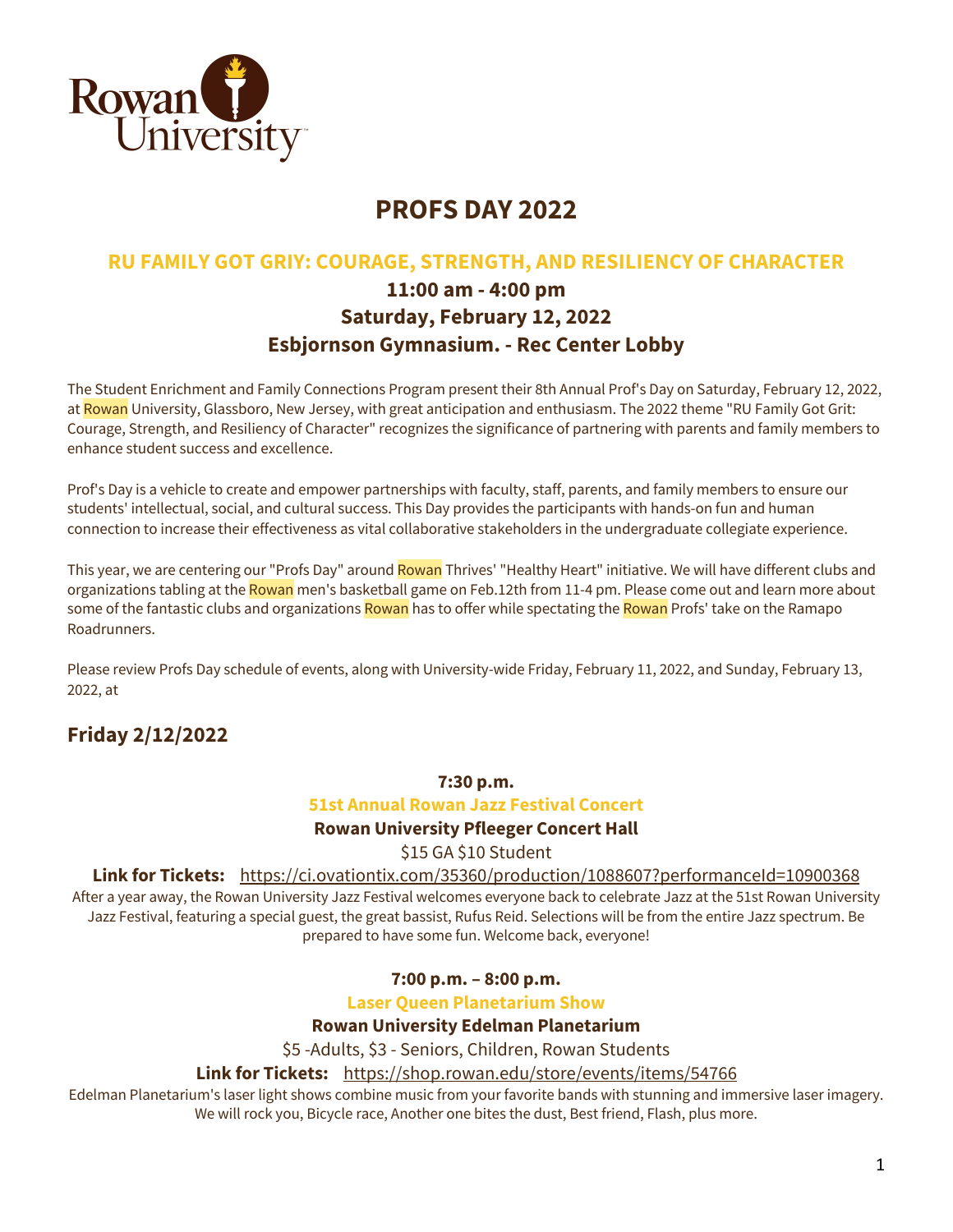# **Saturday 2/12/2022**

#### **12:00 p.m.**

## **Men's Basketball Game and Student Club Fair**

## **Esby Gymnasium**

## \$5 GA, Rowan Students free

Come out and support our Rowan Profs' take on Ramapo Roadrunners. The game starts at 1:00, with some clubs and organizations hosting tables right outside the gym at noon. The organizational tabling is a great chance to learn about some clubs Rowan offers while taking in a basketball game!

#### **3:00 p.m.**

**Women's Basketball vs. Ramapo College**

## **Esby Gymnasium**

\$5 general admission, Rowan Students free

## **4:00 p.m. – 5:00 p.m.**

## **To Space and Back Planetarium Show**

#### **Rowan University Edelman Planetarium**

\$5 general admission, \$3 Seniors, Children, Rowan Students

## **Link for Tickets:** https://shop.rowan.edu/store/events/items/54838

The exploration of space has a daily impact on our lives. It is helping us to discover a universe of unimaginable scale and beauty, and it is reaching down into our world and influencing the way we live. Go on an incredible journey from the far reaches of our known universe to the surface of our planet. To Space and Back is an extraordinary story of human ingenuity and superb engineering, describing how the technology that transports us through space paves the way for the devices and apps we use every day. What is happening above our heads is coming back down to Earth! During this 1-hour long show, we will also help you identify the brightest planets and constellations visible in the sky. All visitors must wear a mask and complete a health screening before entry.

## **5:30 p.m. – 6:30 p.m.**

#### **Spacepark 360**

## **Rowan University Edelman Planetarium**

\$5 general admission, \$3 Seniors, Children, Rowan Students

## **Link for Tickets:** https://shop.rowan.edu/store/events/items/54814

SpacePark360 is designed to recreate the experience of amusement park thrill rides — roller coasters, pendulums, inverters, and more. From the rider's perspective, audiences experience the apparent motion from the visual display while reveling in the surrounding music and sound effects that accompany the scenes. There's no narration, no science education standards or curriculum objectives; just some wild ride experiences, fantastic music, and a ton of fun! During this 1-hour program, we will point out which planets and constellations will be visible in the night sky.

## **9:00 p.m. – 1:00 a.m. (Rowan Students Only)**

#### **Surf's Up**

## **Chamberlain Student Center**

#### Free

Is the cold weather getting to you? Soak up the sun with RAH at our Surf's Up event! Enjoy a night of novelty items and grab some good food at our food bar!